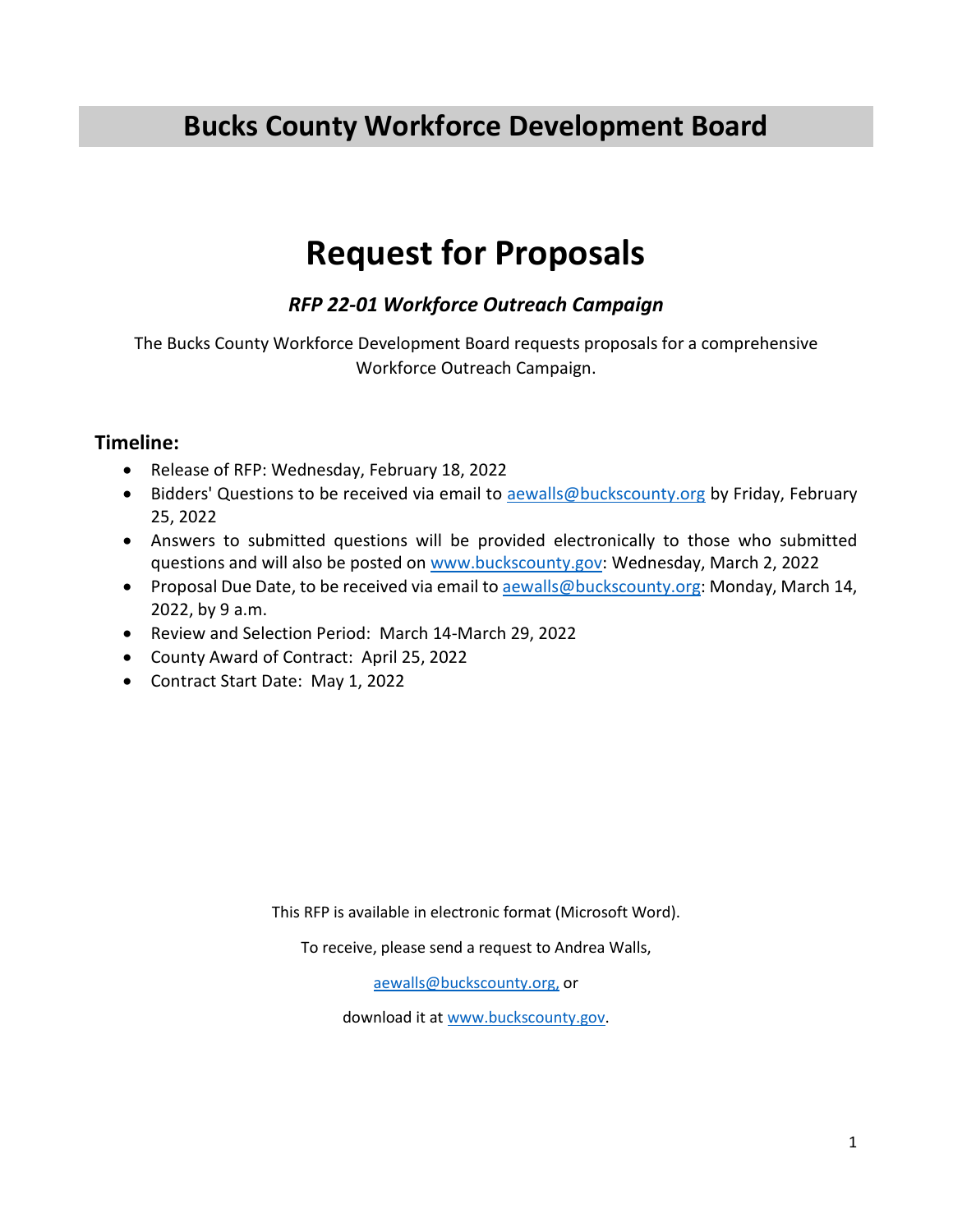#### **PURPOSE**

The Workforce Innovation and Opportunity Act (WIOA) (Pub. L. 113-128) requires each Local Workforce Development Area to oversee the one-stop delivery of services to employers and job seekers. The Bucks County Workforce Development Board (BCWDB) is one of 22 established Local Workforce Development Boards in Pennsylvania. The BCWDB is tasked with driving the public workforce system through strategy development, outreach to key stakeholders, judicious stewardship of federal workforce funds, and a commitment to continuous improvement. Outreach involves promoting WIOA-funded programs and services delivered by PA CareerLink® Bucks County. For this specific purpose, the BCWDB is seeking proposals from qualified individuals or firms to provide media support services for its Workforce Outreach Campaign.

WIOA requires that service providers be competitively procured and in compliance with the Uniform Administrative Requirements, Cost Principles, and Audit Requirements for Federal Awards (Uniform Guidance) at 2 CFR part 200. This requirement has led the BCWDB to issue this request for proposals for a media production provider for its Workforce Outreach Campaign. This RFP has been prepared in accordance with the above-referenced guidance.

## **BUCKS COUNTY PROFILE**

Bucks County is located approximately 25 miles from Philadelphia, Pennsylvania. Governed by a three-member Board of Commissioners, the County government is a large organization whose mission is to provide quality services in an efficient and cost-effective manner to our community. In 2020, approximately 629,0971 individuals resided in Bucks County, marking 0.6% of growth since 2015. [Bucks County Labor Market Information](https://buckscounty.gov/547/Data-Center) is available at buckscounty.gov.

## **BACKGROUND**

WIOA was passed in July 2014 and was fully implemented in July 2016. It is a transformative law designed to strengthen our nation's public workforce system, helping job seekers, particularly youth and those with barriers to employment, access the education, training, and support services they need to obtain and advance in quality jobs and careers, and to help businesses hire and retain the skilled workers they need to succeed in a global economy. WIOA ensures that the needs of businesses and workers drive workforce solutions, and it increases and aligns coordination among key employment, education, and training programs.

The BCWDB is seeking an individual or agency to provide media services for its Workforce Outreach Campaign. This campaign will contain three specific projects: 1) PA CareerLink® Bucks County Toolkit, 2) Reentry Video Collection, and 3) Career Pathways Awareness. The Contractor must produce materials that adhere to branding standards established by the PA Department of Labor & Industry pertaining to th[e PA CareerLink® Style Guide](https://www.dli.pa.gov/Businesses/Workforce-Development/Documents/WSP-121-06-Attachment-A-Style-Guide.pdf) and the [Stevens Amendment.](https://www.hhs.gov/guidance/document/stevens-amendment) All outreach material must be ADA compliant.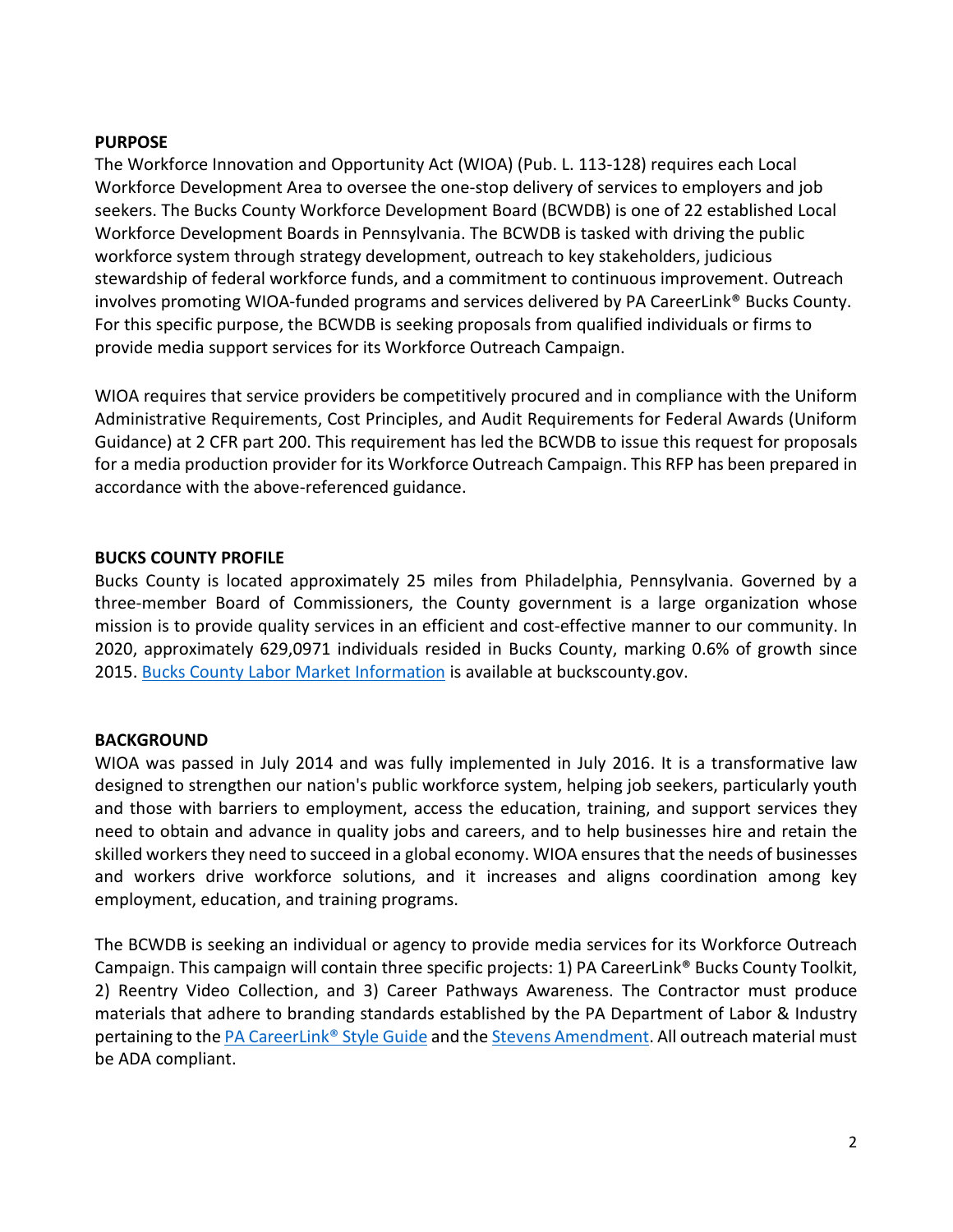The contract will begin on May 1, 2022. Funding for this project will extend through June 30, 2022, to coincide with the end of Program Year 2021.

## **ELIGIBLE APPLICANTS**

Proposals will be accepted from individuals, firms, organizations, or other collaborative arrangements that:

- Are qualified to conduct business in Pennsylvania and Bucks County.
- Are in a corporation or a limited liability corporation (LLC) in good standing with the Secretary of State.
- Are an Equal Opportunity Employer.

## **APPLICANT QUALIFICATIONS**

Proposers shall have substantial experience with the following:

- Providing professional, effective communication services.
- Producing quality graphic design and copywriting.
- Devising, implementing, and coordinating outreach campaigns and promotions.
- Developing, implementing, monitoring, and adjusting media strategies while working within a modest budget to promote programs, events, and facilities.
- Coordinating with multiple parties to meet deadlines.
- Knowledge of or ability to learn about the public workforce system and its relationships with stakeholders, including businesses, individuals, partner organizations, chief elected officials, and government agencies.

## **SCOPE OF WORK & SPECIFIC REQUIREMENTS**

The Workforce Outreach Campaign will focus on a PA CareerLink® Bucks County Toolkit, Reentry Video Collection, and Career Pathways Awareness. These three projects have specific goals and deliverables. The Contractor must produce materials that adhere to branding standards established by the Pennsylvania Department of Labor & Industry as they pertain to the PA CareerLink® Style Guide and the Stevens Amendment.

## **1. PA CAREERLINK® BUCKS COUNTY TOOLKIT**

The BCWDB seeks to update and expand customer outreach materials that promote PA CareerLink® Bucks County programs and services, specifically targeting employers and job seekers. A robust portfolio of WIOA-focused outreach materials for new and existing clients will aid in distributing operative information to potential participants and conveying a cohesive branding identity to our customers. The outreach toolkit will be designed for ease of editing, updating, and customization for a variety of populations and industries within the local workforce development area.

This project is a critical component of Bucks County's strategy to maximize its engagement with employers and PA CareerLink® customers to clearly articulate the value of collaborating with the BCWDB/PA CareerLink® and accessing available services that support economic development, talent management, and employment needs.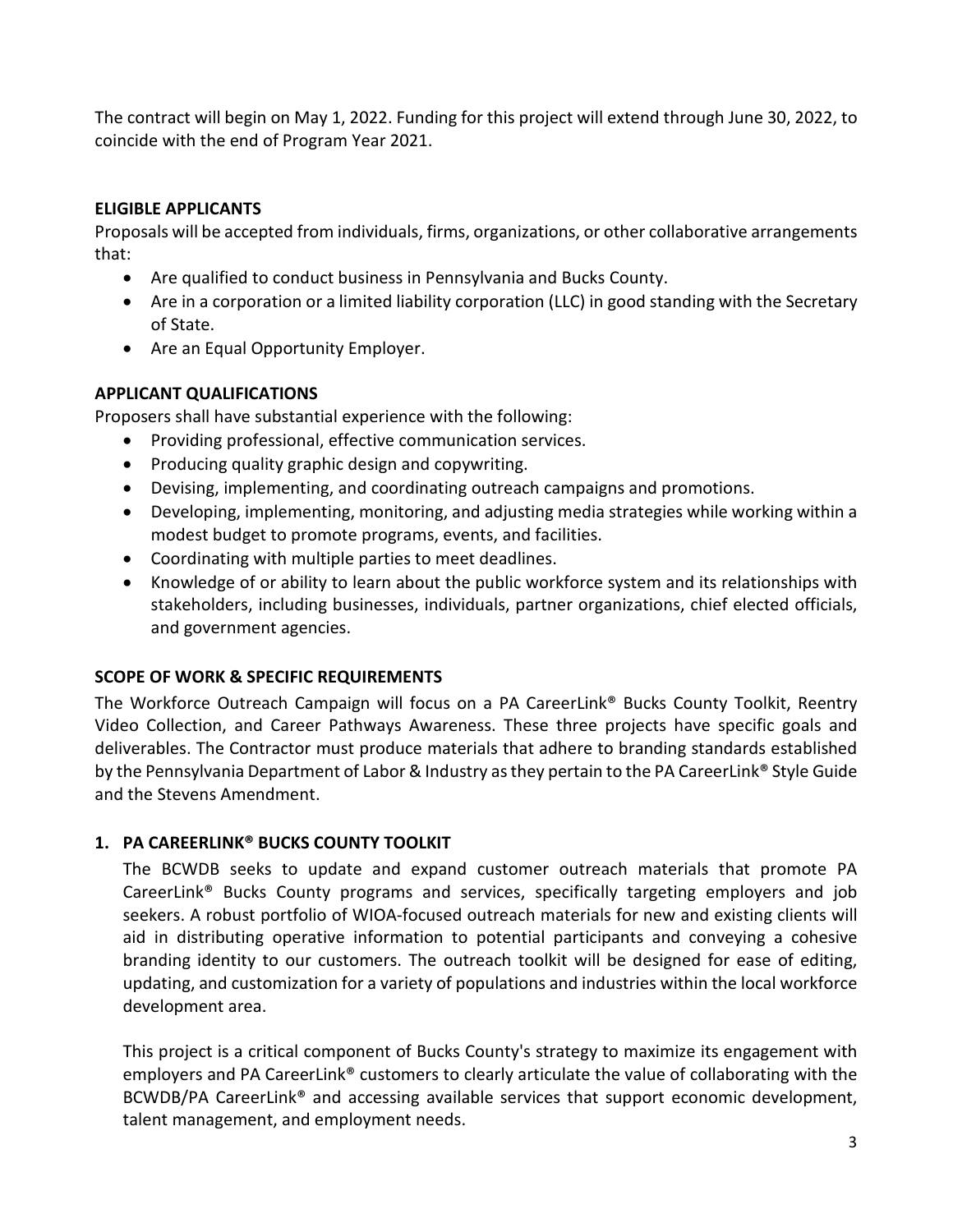- **Defining Current Practice and Opportunities:** Create content, design features, and utilize tactics for new outreach tools. Focus on staff, employer customers, and career seeker customers. In addition, facilitate prep meetings to discuss strategy, expected outcomes, and stakeholder identification.
- **Content Design:** Craft concise content and talking points in the outreach materials to support the toolkit and product development outlined below.
- **Toolkit and Product Development**: Outreach materials must contain content eliminating duplicative and ineffective conversations. As a result, customer engagement would enhance its focus on better understanding the customer needs and how the BCWDB could be a resource. Produce digital content to increase employer engagement that can be easily distributed and, when necessary, with tailored content based on the current need at hand. Deliverables must include ready-made templates that promote visual consistency across products.
- **Outreach Toolkit:** To be used by the BCWDB/PA CareerLink® Bucks County staff, the toolkit must include: (1) Brand Guide, (2) Ready-Made template Products, and (3) Scenarios to guide staff and stakeholders on how the product materials are intended to be used.
- **Targeted Outreach Products Target**: General Information on Local Workforce Development Board/System Partners: Design up to three outreach products to address "Who are We?" from the vantage point of a workforce system customer regardless of their engagement point with the LWDB or a partner. Applications for products include employer engagement meetings, job/career fairs, and new board members.
- **Employer Outreach:** Design at least one outreach product for each category in digital and media formats. Products must be designed from the vantage point of an employer and the issue they are seeking to resolve from the BCWDB, including (1) Relocation, (2) Recruitment and Attraction of Workers, (3) Retention and Upskilling of Workforce, (4) Industry Partnership participation, (5) Layoff and rapid response intervention, and (6) Job/Career Fair participation.
- **Job Seeker Outreach:** Design at least one outreach product for each category in the form of digital and media formats from the vantage point of a job seeker, including those receiving unemployment benefits, seeking career-ready and workshop experiences and as universal PA CareerLink® services.
- **Product Utilization Support:** Training key staff on using the toolkit and products.

#### **2. REENTRY VIDEO COLLECTION**

Finding and retaining employment is one of the most critical factors for a successful life postincarceration. Unfortunately, many may not have the job search skills needed to effectively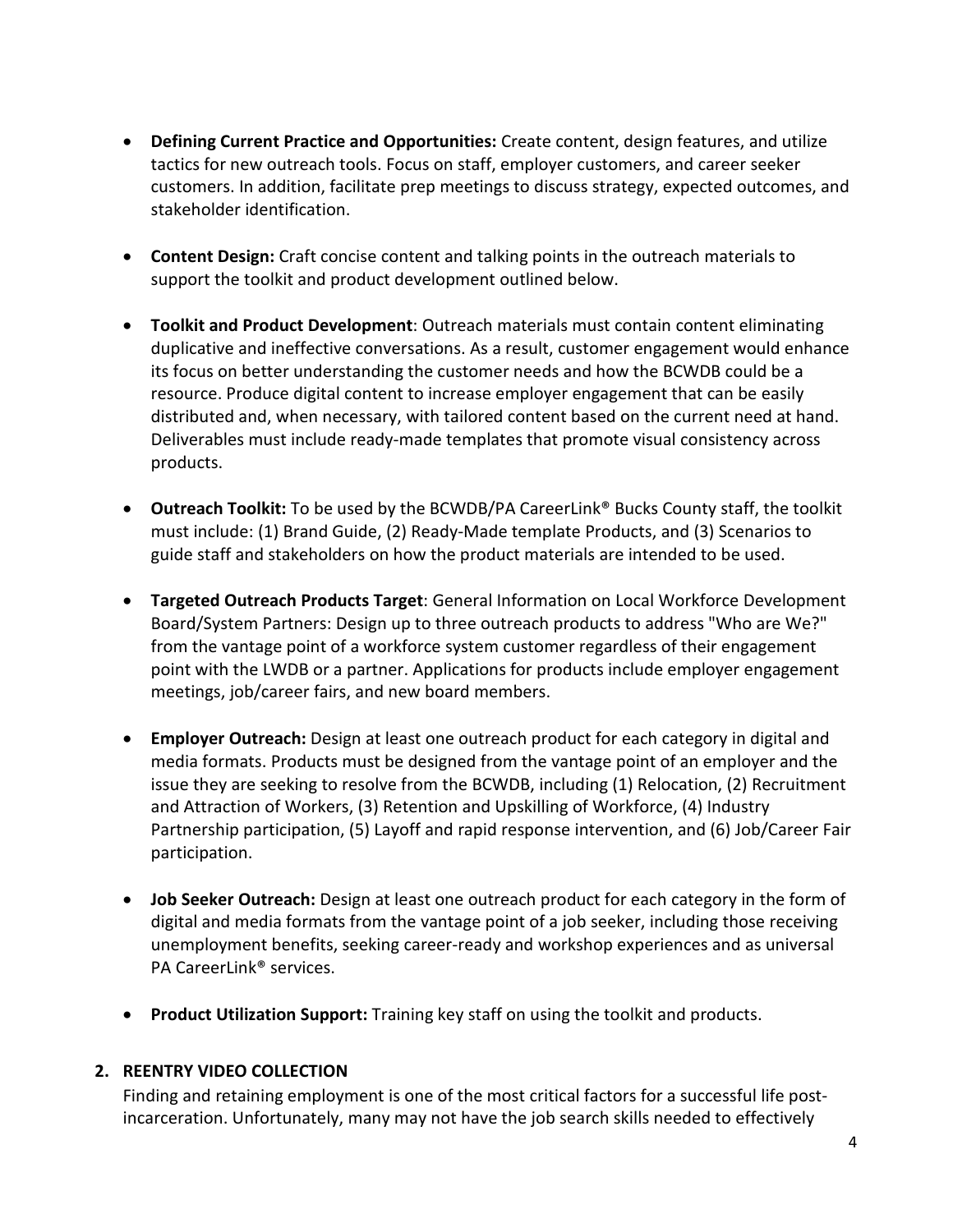navigate the job market or job fairs, write a resume, and improve their interview skills. Without these skills, it is difficult for individuals to present themselves with confidence, showcase their acquired skills, and identify jobs that will be a good match.

The outreach videos proposed will provide career services and job search preparation information to anyone who has access to the [Bucks County Reentry website](https://bucksreentry.com/) and those participating in the jobreadiness workshop Behind the Walls. The videos will be targeted to the unique needs of criminal justice-involved individuals. Presently, other than YouTube, there are no videos available that speak to the needs of this population.

#### • **Resume Writing Video**

The resume writing video is intended to be a brief review of the goals of a resume, the format, the main sections, how to identify and highlight skills, and how it differs from an application. Even those who have their resumes written by staff as part of Jobs Readiness will find explaining the reasons for and uses of a resume helpful.

#### • **Interviewing Skills Video**

The interviewing video will provide a brief overview of the interviewer's expectations and how to handle an interview as a returning citizen, whether by phone, virtual or in-person. There will be a focus on questions that may be asked and how to prepare, including difficult questions about gaps in employment and background checks.

## • **Day In the Life Videos**

The "day in the life" videos will focus on local employers hiring or are known to be second chance employers. The videos will give the viewer a general idea of what an employee will be doing during a "typical" workday, what qualities and skills an employee needs to be successful, and a clear depiction of the workplace environment. These videos are intended to help employers and job seekers. Employers will have their open positions highlighted, and job seekers will get a clear picture of what the job would entail.

## • **Reentry Coalition Sizzle Video**

The Reentry Coalition video will be an outreach tool on the WED County website, the county courts site, and PA CareerLink® social media to direct traffic to the Reentry Coalition website. Attention to this website and resources offered by the coalition will greatly assist reentrants in their efforts to become employed, secure housing and reacclimate to their community.

## **3. CAREER PATHWAYS AWARENESS**

The BCWDB seeks to leverage and expand an awareness campaign that is currently being funded through the Pennsylvania Department of Community & Economic Development's Manufacturing Training-to-Career grant. This awareness campaign targets high school students, out-of-school youth, non-traditional students, and their influencers through commercials on television, mobile, desktop and tablet devices.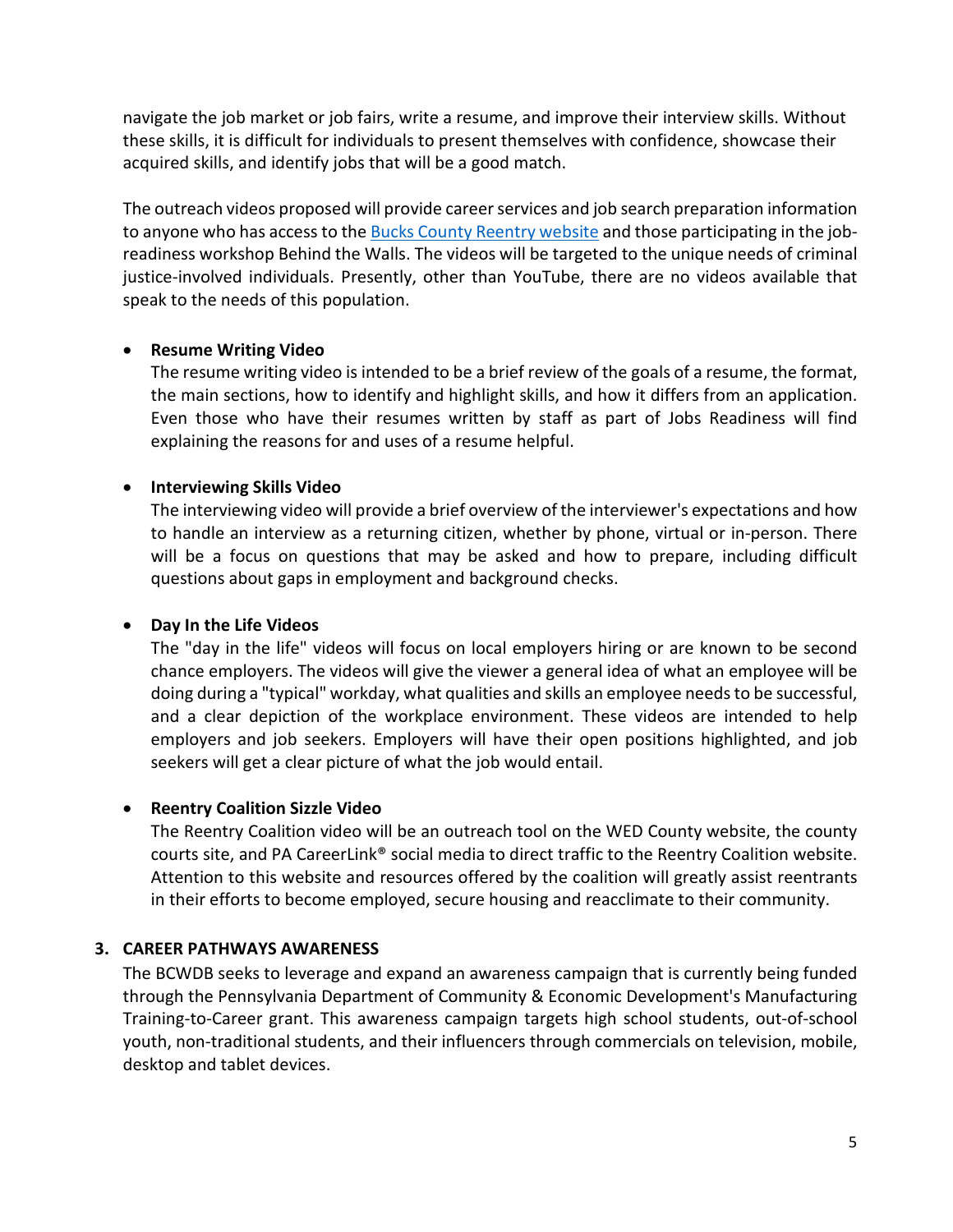As the pandemic lingers, recruiting students into industrial skills training programs has proven more difficult. Targeting outreach is crucial for students to understand the benefits of preapprenticeship programs and the career pathways available in manufacturing. Increasing awareness through multimedia outreach will help increase the number of students served and ultimately the number of graduates and people in high-paying careers in a growing in-demand industry.

This project will include promoting opportunities for upskilling in other high-demand occupations. Within Bucks and the surrounding counties, there is an enormous demand for upskilling the workforce resulting from shifts in the workplace due to the pandemic. It is estimated that 50 percent of today's workforce will need to reskill by 2025 to stay relevant in the job market. Most significantly, it is imperative to provide inclusive career pathways and equitable high-impact skills development opportunities.

The goal of these workforce programs is to upskill and retrain individuals with barriers to employment, including reentrants, youth, and low-income individuals, in an effort to support selfsufficiency. The awareness project must be designed to expand our messaging to technical and other occupational programs that will give job seekers in our community the skills needed to obtain good-paying employment. A component involved identifying outlets for streaming the videos and EffectTv (Comcast) to achieve the largest impact for those who traditionally have been the hardest to reach. The videos must include testimonials from a diverse cross-section of students and employers, encouraging women and under-represented groups to train and ultimately be placed in careers with family-sustaining wages.

Employers throughout the County need skilled workers, and county residents need skills. Local training providers offer a variety of Career Training programs designed to meet students where they are, whether in-person or online, to upskill students and help them find in-demand careers that offer a career pathway, not just a job. Bringing this message to people is crucial in helping employers find the next generation of workers and enabling residents to gain access to training necessary to find satisfying careers with family-sustaining wages.

#### **RELATIONSHIP OF RESPONDENT TO THE BCWDB**

The selected Respondent will be accountable to the BCWDB for the production of media for the Workforce Outreach Campaign and will be required to adhere to all laws and policies of federal, state, and local governments that apply to the funding sources.

#### **CONDITIONS OF RFP**

#### **A. General Conditions:**

The release of this RFP does not constitute an acceptance of any offer, nor does such release in any way obligate BCWDB to execute a contract with any offertory. The BCWDB reserves the right to accept or reject any or all offers based on budgetary limitations, service to significant population segments, geographic distribution, needs of the area and other considerations. The BCWDB reserves the right to establish additional considerations or criteria for funding as deemed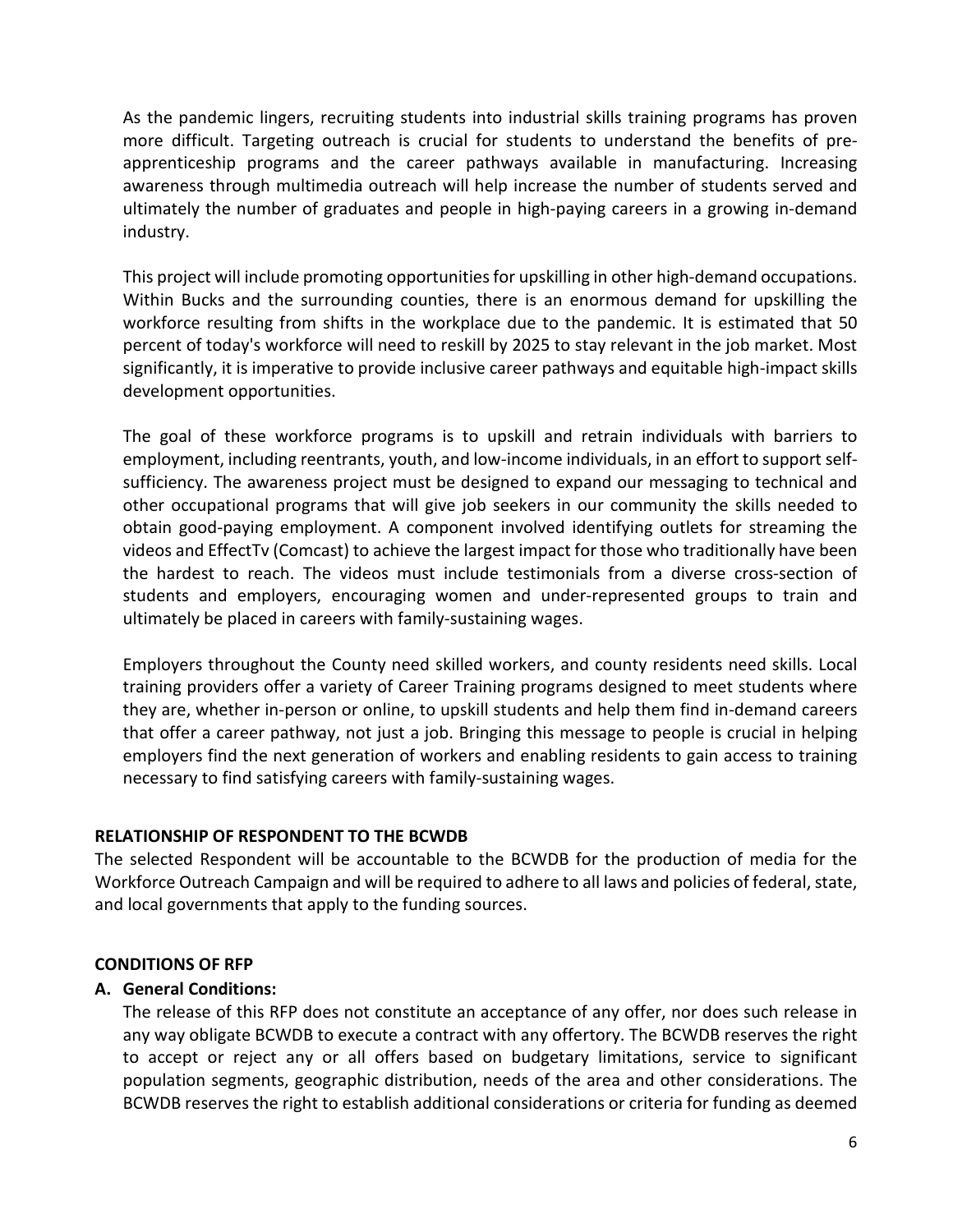necessary. Such considerations may be addressed through final contract negotiations.

Before preparing proposals, the offertory should note the following:

- 1) The award of a contract for any proposed service is contingent upon the favorable evaluation of the proposal and successful negotiation of any changes to the proposal as required by the BCWDB.
- 2) The BCWDB reserves the right to change the requirements of this proposal pending additional legislative, regulatory, policy or other applicable national, state, region or local changes may provide.
- 3) The BCWDB reserves the right to negotiate the final terms of all contracts with successful Respondents. The BCWDB may require selected Respondents to attend a meeting to discuss their proposal and contract provisions. Items that may be negotiated include, but are not limited to, the type and scope of services, cost and fees, staffing, staffing levels, management, and services offered. Likewise, the BCWDB also reserves the right to accept any proposal without substantive negotiation.
- 4) The BCWDB reserves the right to reject all proposals and re-issue the RFP at any time prior to the execution of a final contract; to require in any RFP similar products and/or services that may be issued subsequent to this RFP, terms and conditions that are substantially different from the terms and conditions set forth in this RFP; or to cancel this RFP with or without issuing another RFP.
- 5) The BCWDB further reserves the right:
	- a. To reject the proposal of any proper that, in the judgment of the BCWDB, has been delinquent or unfaithful in the performance of any contract associated with the BCWDB, is financially or technically incapable, or is otherwise not a responsible Respondent;
	- b. To waive any informality, defect, non-responsiveness, and/or deviation from this RFP that is not, in the BCWDB's sole judgment, material to the proposal;
	- c. To request that one or more of the Respondents modify their proposals or provide additional information;
	- d. To request additional or clarifying information from any respondent any time, including information inadvertently omitted by a Respondent;
	- e. To require that Respondents appear for interviews and/or presentations of their proposals at the BCWDB office;
	- f. To inspect projects similar in type and scope to work sought in this RFP and/or to inspect the Respondent's facilities to be used in furnishing goods or services required by the RFP;
	- g. To conduct such investigations as the BCWDB considers appropriate with respect to the qualifications of any Respondent and with respect to the information continued in any proposal.
- 6) In order to review the proposal(s) efficiently, all proposals must be presented in the designated format with all budget and other forms completed thoroughly and accurately. The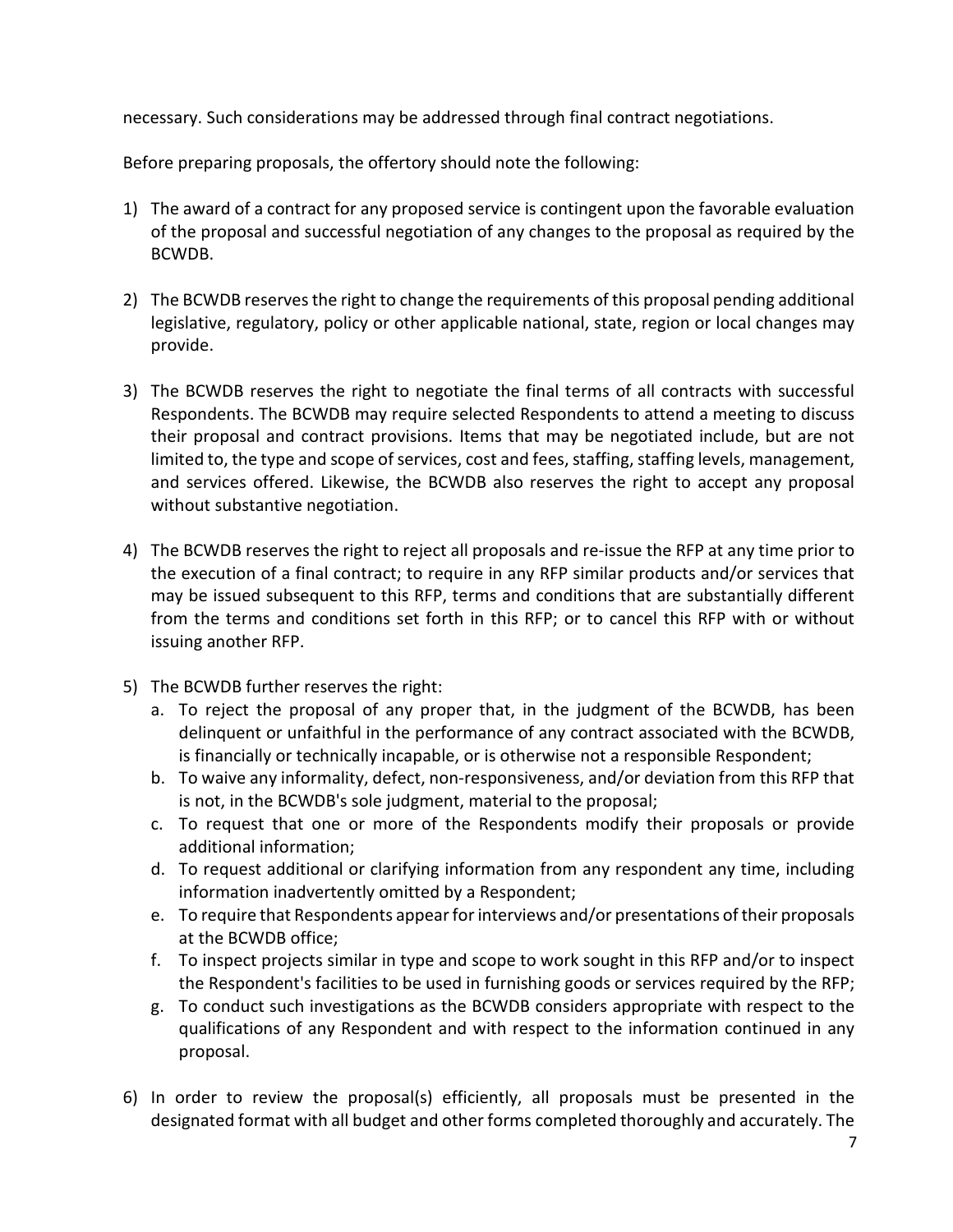BCWDB reserves the right to reject any proposal not formatted consistent with the proposal format requirements. The budget form is Attachment A to this document.

- 7) The BCWDB reserves the right to negotiate with successful Respondents for the inclusion of services to groups and for the inclusion of activities in addition to those described. Changes may be instituted at any time during the contract period with advance notice to respondents.
- 8) If a selected Respondent fails to provide the information required to begin negotiations in a timely manner, fails to negotiate in good faith or indicates they cannot perform the contract within the budget funds available for the project, or, if selected Respondent and the BCWDB after a good faith effort, cannot come to terms, the BCWDB may terminate negotiations with that particular Respondent and commence negotiations with any other Respondent.
- 9) The BCWDB will not be liable for any costs associated with the preparation of proposals or negotiation of contracts incurred by an offertory. For the purpose of this proposal, BCWDB will accept proposals from any entity that can demonstrate the administrative capability to successfully provide all the services identified in this RFP.
- 10) All proposals, in their entirety, will become the property of the BCWDB upon submission. The BCWDB will reject any proposal that does not follow the format, does not include all of the requirements specified, including the required documentation and certifications, and/or are not submitted by the due date and time. Upon submission, all proposals, in their entirety, become the property of the BCWDB and subject to the PA Open Records Law.
- 11) Public notice of this RFP has been advertised in the *Bucks County Courier Times* and *The Intelligencer* and is available on the County of Bucks website: [www.buckscounty.gov.](http://www.buckscounty.gov/)

## **B. Contingencies:**

The BCWDB will award a contract to the responsible and responsive Respondent whose proposal is determined to provide the best overall value to the BCWDB.

The award of a contract for any proposed service is contingent upon the following:

- Cost of the proposal.
- Favorable review/evaluation of the proposal.
- Approval of the proposal review committee of the BCWDB.
- Demonstration of expert knowledge in media services and the specific criteria addressed in this proposal.
- Demonstrated performance of the Respondent's effectiveness in delivering comparable or related media services, including the ability to meet specific project design elements that ensure engaging outreach.
- Demonstrated ability to deliver quality media and outreach materials.
- Quality and qualifications of key staff.
- Ability to provide proof of excellent accountability.
- Demonstrated depth of understanding of the requirements outlined in this RFP.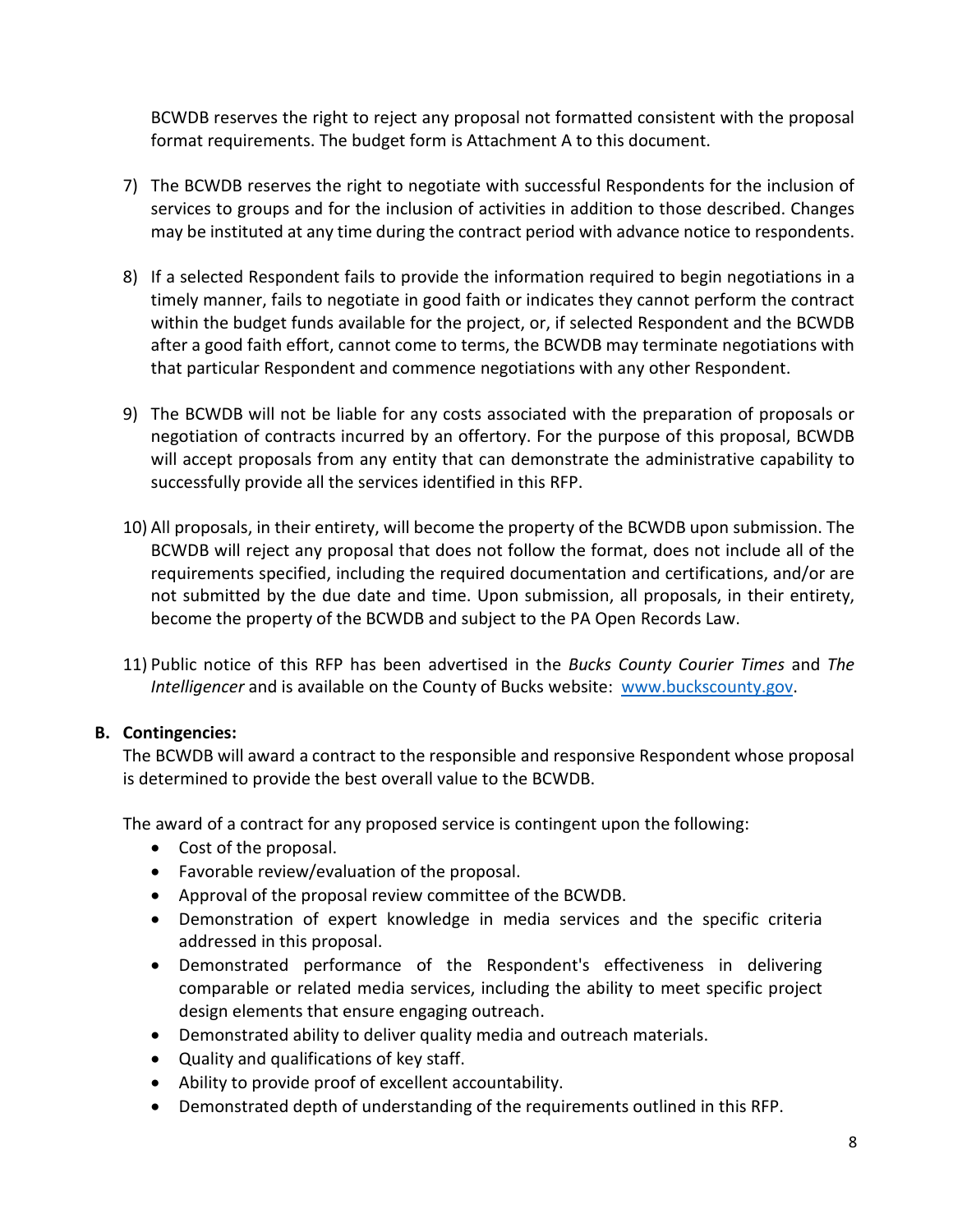• Successful negotiation of any changes to the proposal required by the BCWDB.

Funds awarded under this proposal shall not be used to supplicate facilities or services currently available in the County with or without reimbursement from federal, state, or local sources.

#### **C. Organizational Fiscal Requirements:**

Successful respondents will be required to submit to the BCWDB a copy of their most recent audit, including any findings, prior to the development of a contract for services.

#### **D. Certificates of Insurance:**

The vendor awarded this contract is required to provide a Certificate of Insurance that contains a minimum of the following coverage and limits:

- 1) **Commercial General Liability**  (policy to include premises and operations, products/completed operations and blanket contractual liability- the contractual section of the coverage must cover this agreement) Limits apply on a per project / per location basis. General Aggregate Limit \$2,000,000. Products and Completed Operations Aggregate Limit  $$2,000,000$ . Each Occurrence Limit \$1,000,000.
- 2) **Automobile Liability**  to include owned, non-owned and hired vehicles: Combined Single Limit  $$1,000,000$ .

| 3) Workers Compensation<br>and Employer's Liability: | Statutory                |
|------------------------------------------------------|--------------------------|
| Bodily Injury by Accident                            | \$100,000. each accident |
| Bodily Injury by Disease                             | \$100,000. each employee |
| Bodily Injury by Disease                             | \$500,000. policy limit  |
|                                                      |                          |

- 4) A waiver of subrogation applies to all Liability policies where allowed by law.
- 5) When it applies, **Additional Insured** shall read**:**

The County of Bucks, its Board of Commissioners, employees, directors, officers, departments, and divisions shall be included as additional insured on all Liability Policies on a primary and non-contributory basis with respect to the work performed for this contract.

#### 6) **Cancellation Clause** must read**:**

Should any of the above-described policies be canceled before the expiration date thereof, notice will be delivered in accordance with the policy provisions.

#### 7) **Certificate Holder**:

County of Bucks Board of Commissioners, Attn: Office of the Controller, 55 East Court Street, Doylestown, PA 18901.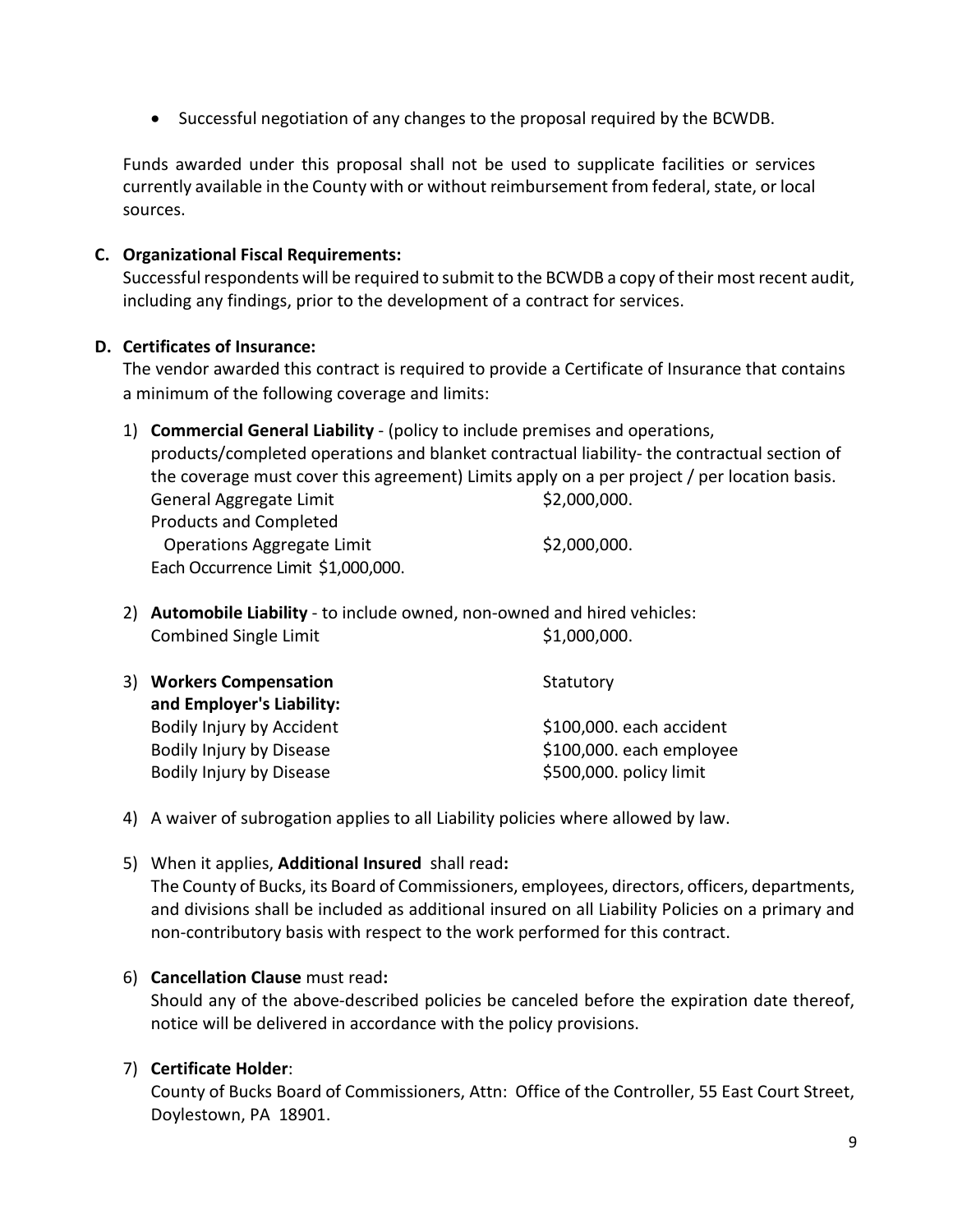8) **Excess Liability** coverage is to be in an umbrella form. Any restrictions or limitations in coverage should be specified on the certificate of insurance. Each Occurrence  $$2,000,000$ . Aggregate Limit  $\text{52,000,000}$ .

| Each Jobsite Limit | \$1,000,000.                                                               |
|--------------------|----------------------------------------------------------------------------|
|                    | \$2,000,000.                                                               |
|                    | 9) Professional Liability, Errors and Omissions<br>General Aggregate Limit |

Except as otherwise approved by the BCWDB in writing, the following provisions shall apply to each and every policy of insurance which the Contractor is required hereunder to carry:

- a. The form, amount and coverage of each policy, and the insurer under each policy which must be duly licensed in Pennsylvania, shall have an AM Best Rating of B+ or higher (or similar Insurance Company Rating Organization).
- b. Contractor shall cause each insurance carrier to deliver its certificate of insurance to the BCWDB, certifying the applicable insurance provisions herein required
	- i. upon the execution hereof, and
	- ii. at any other time upon the BCWDB's request.
- c. At least thirty (30) days prior to the expiration of each policy, Contractor shall provide the BCWDB with certificates (or copies of policies) of renewal or replacement policies; in the event of non-renewal or cancellation or material change in coverage a sixty (60) days notice of such action shall be sent via certified mail to the BCWDB.
- d. Contractor shall not permit any condition to exist and shall not commit any act or omission, which would wholly or partially invalidate any insurance.
- e. The BCWDB shall be endorsed as an additional insured on all policies, except workers' compensation and professional liability.
- f. The requirements described above are also applicable to any and all subcontractors hired by the Contractor to perform work under this contract.

## **E. Requirements & Terminations:**

- 1) The BCWDB, with 30-day advance notice to the Contractor, may modify or terminate the agreement due to, but not limited to, factors such as:
	- a. funding decreases;
	- b. unsatisfactory performance by the Contractor;
	- c. failure to work cooperatively with the BCWDB and or PA CareerLink®;
	- d. any other reason as determined by the BCWDB.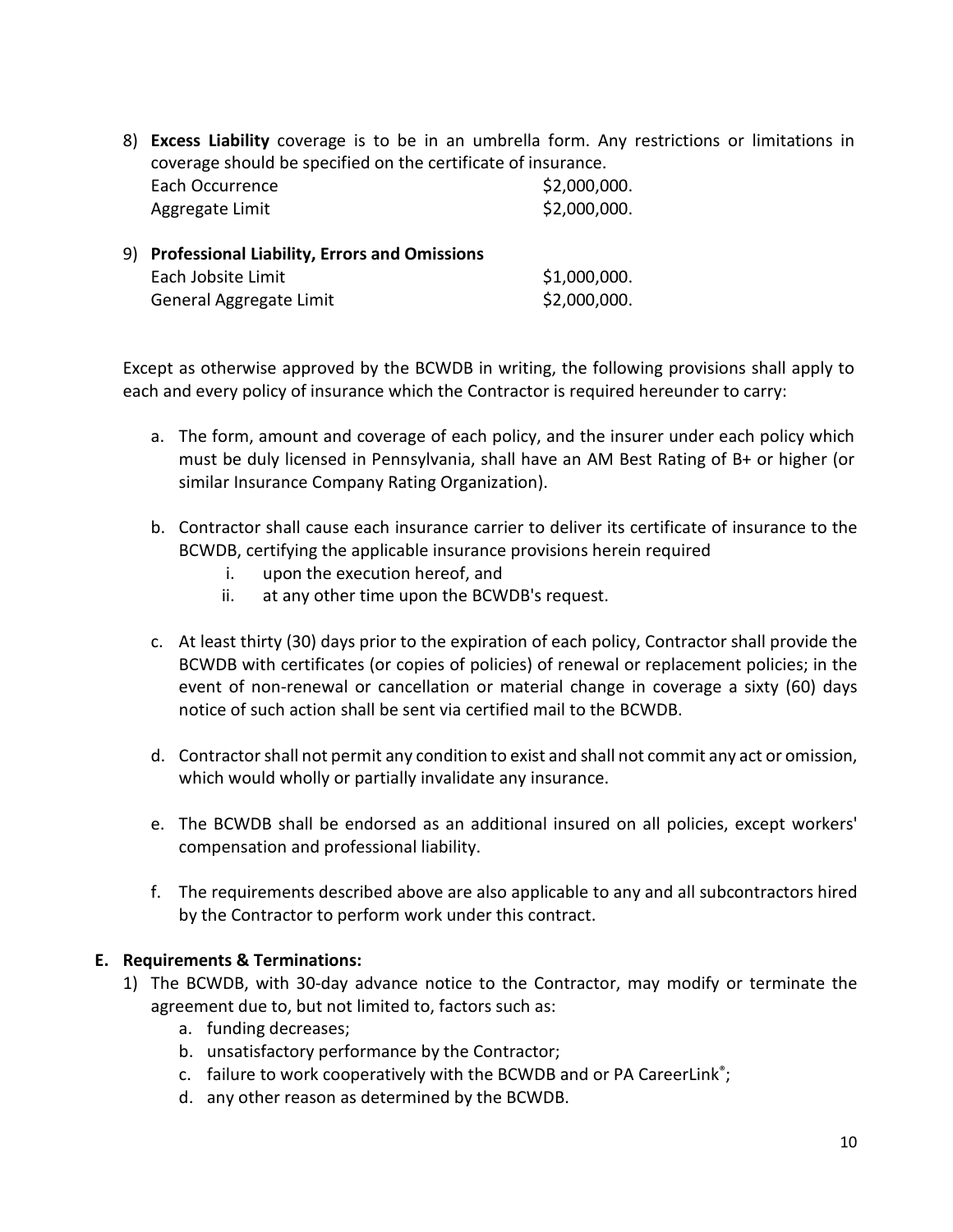- 2) The BCWDB, with or without notice to the Contractor, may terminate the agreement due to serious issues such as, but not limited to:
	- a. theft;
	- b. question of the integrity of the use of funds by Contractor;
	- c. unallowable use of funds;
	- d. unsafe acts;
	- e. breach of confidentiality and/or HIPAA violations;
	- f. activities performed by employees or agents of the Contractor that are not directly related to the specifications outlined in this RFP and which constitute a breach of this agreement.

#### **F. Appeals:**

Each proposing entity, whose proposal is reviewed by the appropriate BCWDB committee, shall receive a written notice of approval or non-approval for the proposed project. Following the notification of awards, any Respondent or potential Respondent who has a complaint concerning the issuance of this RFP, the evaluation of proposals received in response to this RFP or any matter relating to the method by which the BCWDB secures subcontractors shall have an opportunity to discuss, with the administrative staff, the reasons for non-funding.

Any appeal or complaint must identify any and all contested issues. Subjective interpretations by the review team are not subject to protest or appeal. The written appeal must be filed with and received by the BCWDB no later than five (5) working days after the award notice is postmarked.

#### **G. Administrative Requirements:**

- 1) The Respondent must be capable of supporting its own operation.
- 2) Respondents must be able to demonstrate the necessary administrative capability and fiscal responsibility needed to deliver the proposed media services and to meet federal financial accountability requirements mandated by most federal grants.
- 3) Respondents must ensure compliance with applicable state and federal law, including applicable accounting and financial management principles/requirements, OMB uniform guidance, audit requirements, etc.
- 4) All procurement shall be conducted to provide open and free competition. If a proposal identifies a specific entity (subcontractor or vendor) to provide services, awards made through this RFP do not provide the justification or basis to sole-source the procurement, i.e., avoid competition; therefore, all subcontracted services and vendors must be competitively bid.
- 5) All outreach and promotional material must contain the following language: "PA CareerLink® Bucks County is an equal opportunity employer/program. Auxiliary aids and services are available upon request to individuals with disabilities."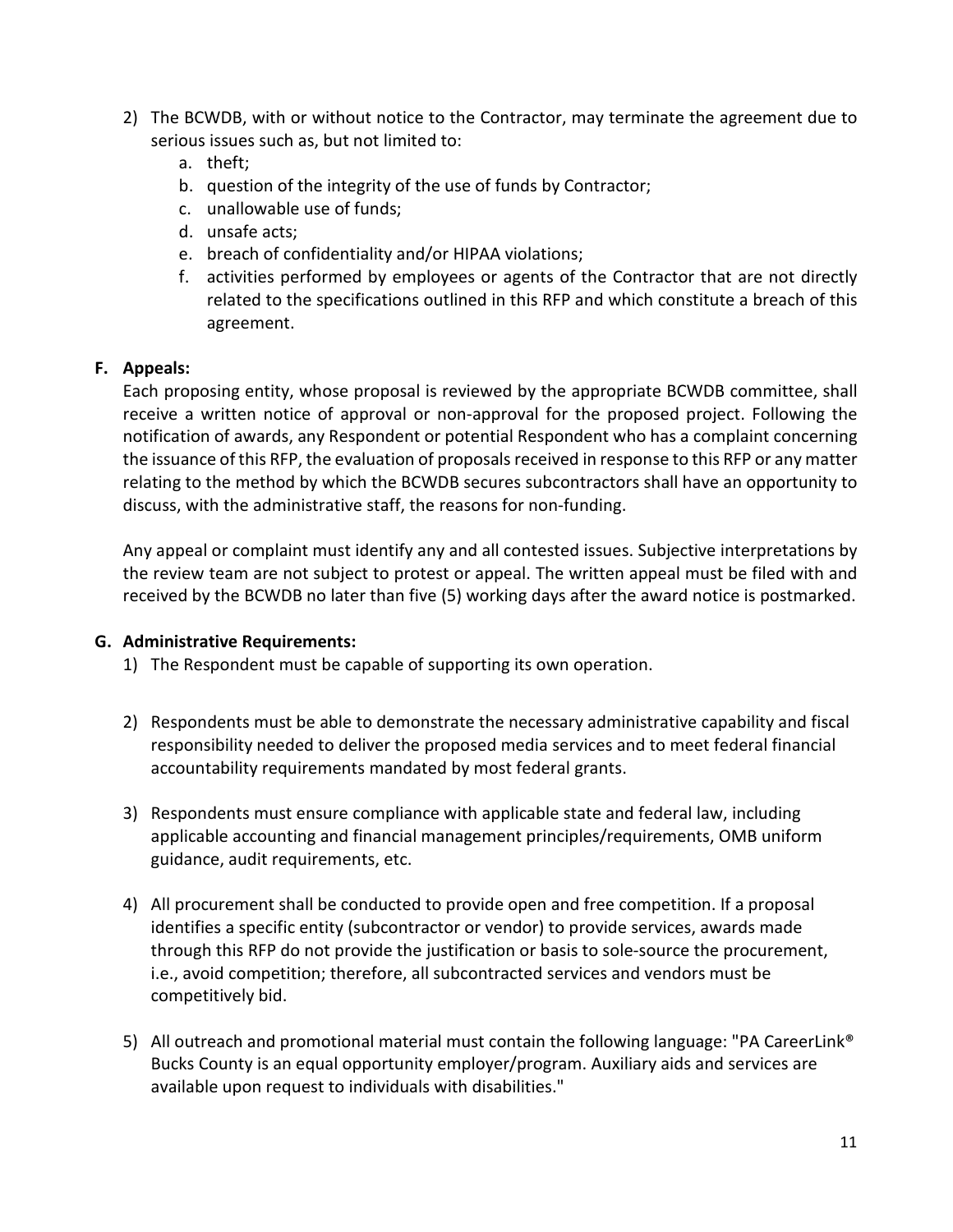6) As stated in the Stevens Amendment, all outreach and promotional material must contain the following language: "This service is 100% federally funded with WIOA funds.

## **PROPOSAL FORMAT**

Proposals will include the following information arranged in the order shown:

- **Title Page**: showing RFP number, due date/time, Proposer's name, address, telephone number, contact person, and Employer Identification Number (EIN).
- **Letter of Introduction**: one page, introducing the Proposer and signed by the person(s) authorized to sign on behalf of the Proposer (a hard copy original for this letter will be requested when an award decision is made).
- **Staffing:** Name and qualifications of the individuals who will provide the requested services and a current resume for each, including a description of qualifications, skills, and responsibilities.
- **Approach/Work Plan:** Describe how the Proposer approaches media and outreach projects. How do you assist clients in using existing resources and leveraging the work you provide for them?
- **Experience/Work Samples/References:** Provide previous work examples that demonstrate how you meet the experience requirements, qualifications, and experience of this RFP. Submit at three projects undertaken in the past three years (preferably for clients of a size similar to the BCWDB) that involved services similar to the projects and Scope of Services in this RFP. For each example, provide the following information:
	- o The scope and goals of the project and how success was measured.
	- o A description of your role in the project and, if applicable, a description of the work of other contractors.
	- $\circ$  Provide a reference for the project client name, title, email address, telephone number, and contract dates.
	- $\circ$  If applicable, attach relevant work samples or a visual representation of the work (for example, a URL for a website, a printed screenshot, etc.)
- **Capacity:** Explain Proposer's workload capacity and level of experience commensurate with the level of service required by the BCWDB.
- **Budget Form:** Provide cost proposal on the form provided in Attachment A